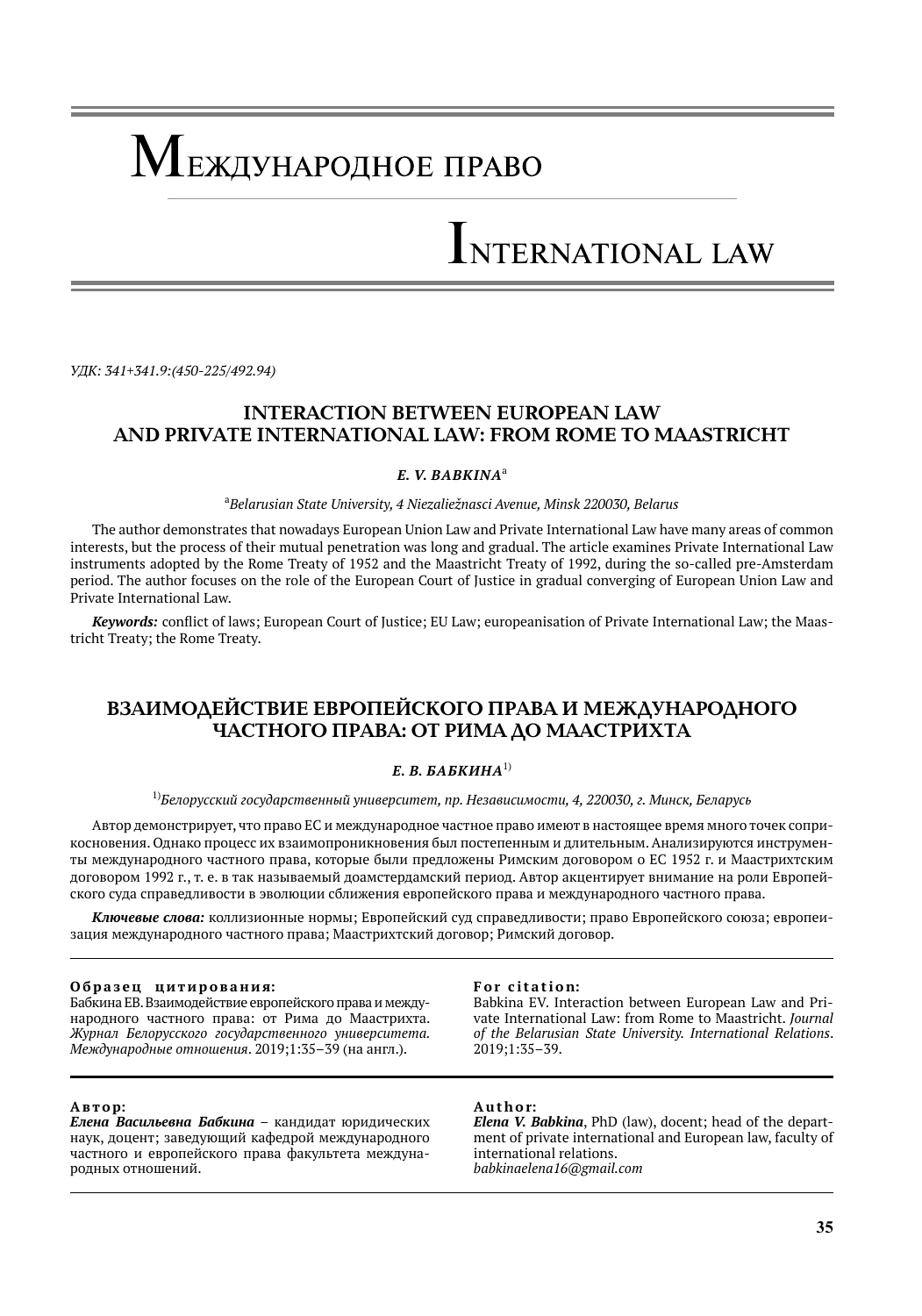## **Introduction**

One of the reasons of the origin and development of Private International Law of the European Union (hereinafter – EPIL) emanates from substantial discrepancies in Private International Laws of jurisdictions of the EU member states (hereinafter – Member States) that are applicable to similar legal relationship. For example, with regard to conflict of tort laws: some Member States applied the *lex loci delicti commissi* law, whereas other Member States referred to the *lex loci damni*. Accordingly, the outcome of a legal proceeding depends entirely on the forum (the court) considering the claim. As a result, such dissonance of the conflict of laws in different jurisdictions leads to legal uncertainty and forum-shopping (the situation when a plaintiff unfairly exploits jurisdictional rules with the aim to affect the outcome of litigation) that adversely affect cross-border relations. In such scenario the regional economic integration would be considerably impeded and disabled.

The European Union proclaims the establishment of the internal market as one of its primary goals. Certainly, the EU could not tolerate the divergences of Private International Laws (hereinafter – PIL) of

### **A brief analysis of diffrences between PIL and Union Law**

First and foremost, we should admit that on the long way to the European integration PIL and European Union Law (hereinafter – Union Law) did not experience love at first sight. They have always been uneasy bedfellows [1, р. 119].

The reason is that PIL and Union Law do not have the same starting point despite of the fact that both PIL and Union Law fulfill a similar function - they both try to resolve a problem of conflict of laws [2, р. 7].

The starting point of Union Law underlies in the very specific legal nature of the EU. The EU is a *unique and unprecedented* hybrid form of international cooperation in the whole legal history. The European Union is half-way between an international organization and a state.

According to the theory of Public International Law, an intergovernmental organization is a legal entity that has been created by international treaty, involving two or a certain number of states. The authority and powers assigned to an intergovernmental organization stipulate from the international treaty concluded between sovereign states.

Turning to the process of European integration, the EU is founded on a series of international treaties concluded among its Member States. Accordingly, these treaties outline and limit the authority and power of the EU. In contrast, a sovereign state is considered independent from other states on its internal policy regarding the territory and population. Accordingly, the EU cannot be considered as a sovereign state.

the Member States as it considerably hampers the achievement of the EU major ambition. Accordingly, the EU was highly interested in *developing and supporting* PIL. In the meantime, the involvement of PIL in expanding European integration sparked the adjustment of PIL instruments to the EU needs. Nowadays EPIL plays a key role in regulation, facilitation, and enhancement functioning of the EU internal market. Therefore, we can name the following objectives of EPIL:

• to analyze the interaction between supranational (Union law) and national laws of the Member States;

• to designate the applicable laws to the legal relationship between individuals, and/or business entities;

• to amplify the supranational regulation on various subjects at cross-border level.

Given such circumstances, the EU has not only contributed to the origin of EPIL, but also factored significantly further development of PIL in general.

This article is concerned with some aspects of origin and development of EPIL as well as with some modern trends in it.

In the meantime we should admit that the EU executes essential legislative power over the territory and the citizens of the Member States by issuing directly applicable regulations. Moreover, if there is a conflict between Union law and national law, the EU law prevails.

Therefore, the power of the EU to stipulate the regulation directly affecting the citizens and entities of the EU Member States characterizes the EU as a supranational entity.

As to the legal sources of Union Law, initially they evolved around the creation of а common market. Nowadays when the internal market already exists and functions, one of the major concerns of Union Law is the imposition of a rule that may affect negatively (impose any restriction) the internal market. Thereby, smooth functioning of the internal market may be ensured by harmonization of national laws of the Member States and its application in consistency with Union Law.

Considering PIL's starting point, PIL strives to achieve "an international harmony of decisions" and to serve international trade as a whole, not just the needs of intra-Union commerce. Initially, PIL is not concerned with the political aims of European integration. According to the theory of Savigny, PIL does not seek to overcome the flaws resulting from discrepancies between national laws. PIL strives to establish the center of the relationship between the private individuals and apply the law of the place most closely con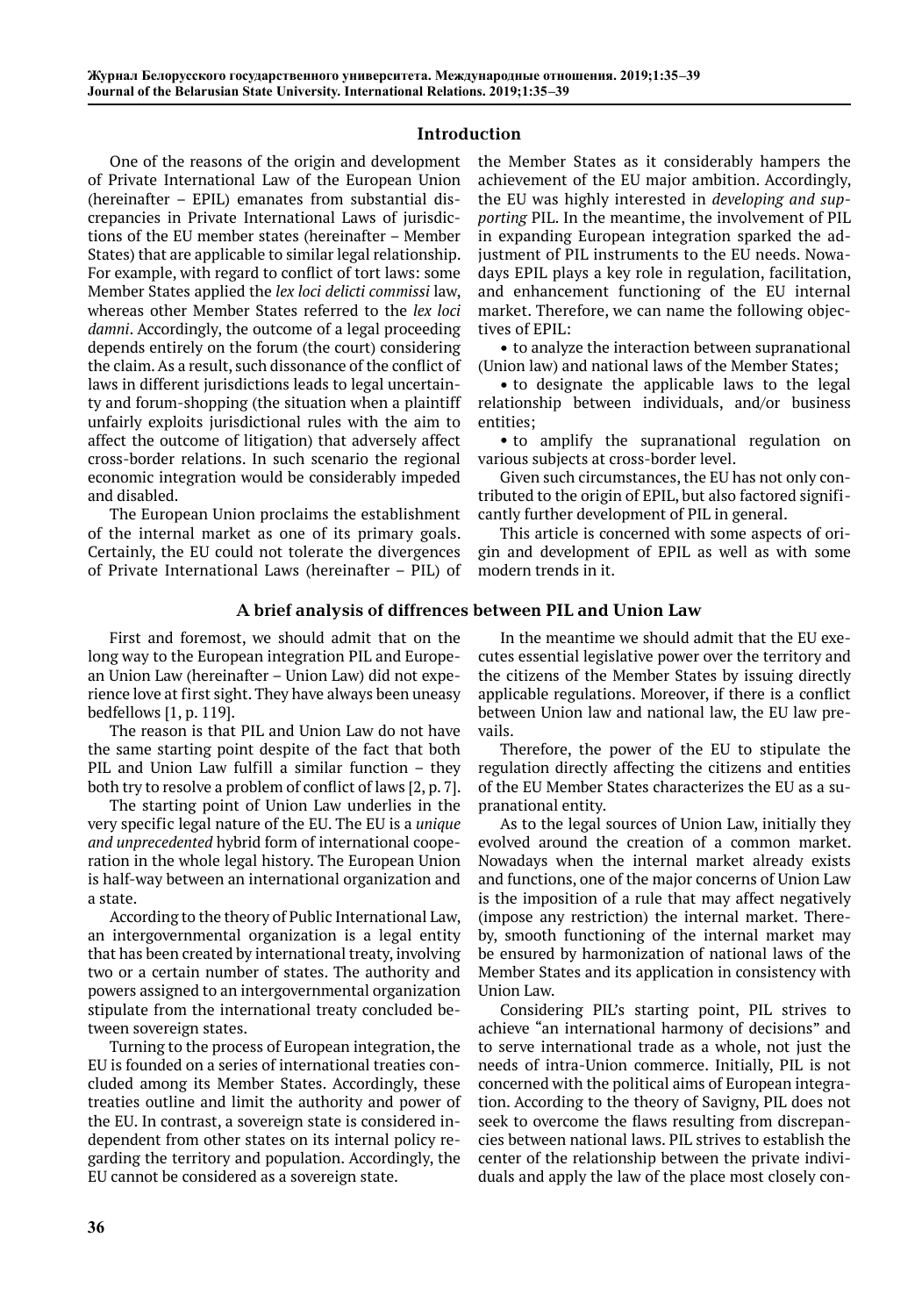nected to the relationship. PIL is value free and rule blind. [2, p. 7–8].

Therefore, Union Law tries to affect the national laws of the Member States in order to promote freedom of movement of goods, services, persons and capitals within the territory of the EU. While PIL is not biased to any legal system or political integration, it pursues to mitigate potential negative consequences of the conflict of laws and facilitate international trade between any countries.

#### **The origin and development of EPIL**

**The Treaty of Rome** [3]. Initially the EU tried to create a common market by removing obstacles to trade artificially created by the Member States with the implementation of the fundamental freedoms: free movements of goods, services, capital and persons. For this sake, the Member States signed the Treaty of Rome in 1957, establishing the European Economic Community (hereinafter – EEC).

It is difficult to overestimate the Treaty of Rome in the history of European integration. The Treaty of Rome founded a platform for future integration. The Treaty contained significant innovations, one of which was the institution of the European Court of Justice (hereinafter – the ECJ).

In the meantime, the Treaty of Rome was not flawless, had oversights, and was poorly developed in terms of cooperation of the Member States in the area of PIL.

Art. 220 of the Treaty of Rome states:

"Member States shall, so far as is necessary, enter into negotiations with each other with a view to securing for the benefit of their nationals:

• the protection of persons and the enjoyment and protection of rights under the same conditions as those accorded by each State to its own nationals;

• the abolition of double taxation within the Community;

• the mutual recognition of companies or firms within the meaning of the second paragraph of Art. 58, the retention of legal personality in the event of transfer of their seat from one country to another, and the possibility of mergers between companies or firms governed by the laws of different countries;

• the simplification of formalities governing the reciprocal recognition and enforcement of judgments of courts or tribunals and of arbitration awards".

One of the drawbacks of the Treaty of Rome was a lack of authority of the Commission of EEC to rule on PIL matters. Only the Member States were empowered to negotiate unification of its national laws in certain matters. Such interpretation of Art. 220 of the Treaty of Rome was proven by historical facts. For example, the initiative to adopt the Rome Convention on the Law Applicable to Contractual Obligations of 1980 [4] (hereinafter – Rome Convention) was introduced by the Member States.

Despite these different legal grounds, rationales and aims, the interaction between Union Law and PIL has increased for the following reasons. Firstly, the EU uses PIL as the instrument to advance the main targets of the EU internal market: freedom of movement of goods, services, persons and capitals. Secondly, Union Law imposes restrictions on the conflict of laws of the Member States provided that such provisions collide with freedoms declared under the EU Treaty. And lastly, the EU codifies PIL at the European level.

Another oversight of the Treaty of Rome was that it did not envisage regulations and directives as the instruments of harmonization of the Member States' laws. The language of the Treaty of Rome referred only to the conventional legal sources, such as international treaties, as the instruments of cooperation between the Member States. During the term of the Treaty of Rome, EEC adopted neither regulations nor directives on the matter of PIL harmonization. The only exception was several specific directives dealing with free movement of persons and services.

For example, Second Council Directive 88/357/EEC of 22 June 1988 on the coordination of laws, regulations and administrative provisions relating to direct insurance other than life assurance and laying down provisions to facilitate the effective exercise of freedom to provide services and amending Directive 73/239/EEC [5] regulated the conflict of laws concerning self-employed professionals and provision of services [6, p. 50–52].

The next shortcoming of the Treaty of Rome was significant constraint on the ECJ power to interpret international treaties concluded between the Member States. According to the Treaty of Rome, the ECJ had the authority to interpret only Union Law. In case the Member States came across the legal issues arising out the international treaty concluded between them, the EEC Commission had to issue an additional protocol authorizing the ECJ to interpret the international treaties.

Another major deficiency of the Treaty of Rome was the absence of references to the individuals or business entities of the Member States. Technically, it meant that the provisions of the Treaty of Rome did not apply directly to the citizens and/or business entities of EEC.

Luckily, the ECJ cured this defect. The ECJ established in the landmark case *Van Gend and Loos* [7] that the provisions of the EEC Treaty and Union law were capable to provide the rights to the individuals.

Another impeccable example of functioning of the ECJ was *Costa v ENEL* [8] decision. The ECJ established the primacy of Union Law over the national laws of the Member States.

In *Defrenne II* [9] the ECJ stated that the non-discrimination principle embodied in Art. 141 of the EEC Treaty has direct effect and also applies to a contract between an employee and a private employer.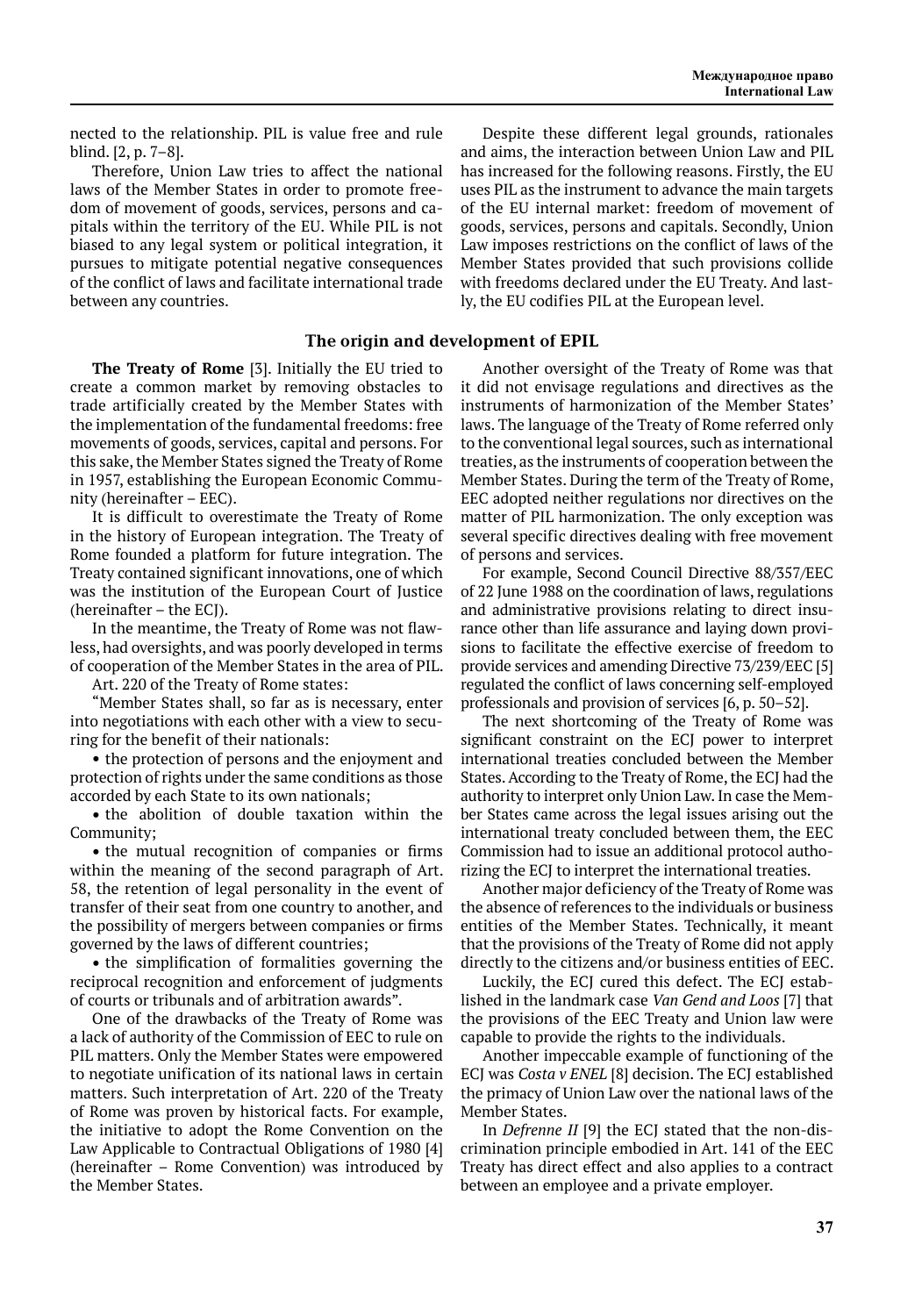Therefore, the case law of the ECJ considerably developed, enhanced, and advanced Union Law in general and EPIL in particular.

Apart from invaluable contribution of the ECJ to the progress of EPIL, the Brussels Convention on Jurisdiction and the Enforcement of Judgments in Civil and Commercial Matters (hereinafter – the Brussels Convention) [10] is considered as one of the brightest examples of the unification of the conflict of laws at the international level. However, the Brussels Convention was only a regular international treaty that did not have direct effect on the individuals of EEC, unless a state adopted and implemented the convention. It seems that the Member States felt that it would be appropriate to undertake further steps for the unification of conflict of law. These attempts led to the adoption of the Rome Convention.

In the meantime, both the Brussels Convention and the Rome Convention were purely PIL instruments because they allowed the Member States to enter and apply other international treaties on the same subject matter. Basically, it meant that up to that point European integration was still relatively weak for the convergence of PIL and Union Law.

Subsequently, the ECJ in Case 22/70 Commission v. Council (ERTA) [11] and Case C-476/98 Commission v. Germany (Open Skies) [12] established the so-called doctrine of implied powers which means that the Union has the power to act externally, in so far as it is necessary for the fulfillment of its internal power. The Member States lose their power to enter into international treaties once the Union has exercised its competence internally and the treaty may affect the scope of the common rules.

If we go beyond the scope of the present article, we can realize that at a later stage the doctrine was codified in the Lisbon Treaty. Art. 351 of Treaty on the Functioning of the European Union (hereinafter – TFEU) provides that the Treaty will not affect the obligations of the Member States arising under other international conventions that entered into force before 1 January 1958. In the meantime, TFEU requires the Member States to take all appropriate steps to eliminate the existing incompatibilities.

Therefore, the Treaty of Rome provided a basis for the establishment of the common market between the Member States, but there were still a number of deficiencies and oversights related to many areas of integration, including the area of EPIL. Such defects impacted negatively the further development of the common market. And at different stages various legal instruments cured such shortcomings. The international treaties, namely the Brussels Convention and the Rome Convention, contributed to the development of PIL, while their flexible approach with regard to participation in other international treaties was still detrimental to the uniform application of Union Law. The

ECJ played a significant role in the origin and development of EU PIL by issuing far-reaching decisions on the uniform and consistent application of Union Law.

**The Treaty of Maastricht (1992)** [13]. The next step on the way of the development of EPIL was the Treaty of Maastricht [13] that specified the purposes expressed in the Rome Convention to continue the unification of PIL.

The Treaty of Maastricht *in Article K. 1* proclaimed judicial cooperation in civil cases as a matter of common interest. According to Article K. l of the Treaty of Maastricht:

"For the purposes of achieving the objectives of the Union, in particular the free movement of persons, and without prejudice to the powers of the European Community, Member States shall regard the following areas as matters of common interest:

(1) asylum policy;

(2) rules governing the crossing by persons of the external borders of the Member States and the exercise of controls thereon;

 … (6) judicial cooperation in civil matters…"

The language of Art. K. 1 of the Treaty of Maastricht remains an open question regarding the scope of the "judicial cooperation" concept.

The traditional concept of judicial assistance includes the cooperation between judicial bodies (in particular, the courts) of different Member States in the areas of (1) enforcement of foreign judgments, (2) transmitting judicial documents for service abroad, (3) the examination of a witness or an expert residing abroad.

The interpretation of Art. K. 1 of the Treaty of Maastricht allows us to conclude that judicial assistance embodied in the Treaty of Maastricht is broader than the traditional concept of judicial interpretation. According to Art. K. 1 of the Treaty of Maastricht: "judicial cooperation in civil matters for the purposes of achieving the objectives of the Union, in particular the free movement of person". The objective of the Union is establishing the freedom of the common market. The freedom of movement of persons includes the regulation on personal status and family relationship. In this case, judicial cooperation along with the freedom of movement of persons open the way to the regulation of all areas of conflict of laws, including the succession law. We may admit such conclusion as the succession law may play a crucial role in the choice of the place of habitual residence.

Another major contribution of the Treaty of Maastricht to the development of EPIL was delegating to the Council of EEC the right to draft international treaties with third parties (states) on the matter of judicial cooperation in civil matters and delegating to the ECJ the authority to interpret the provision of international treaties of the Member States. According to Art. K. 3 of the Treaty of Maastricht "the Council may